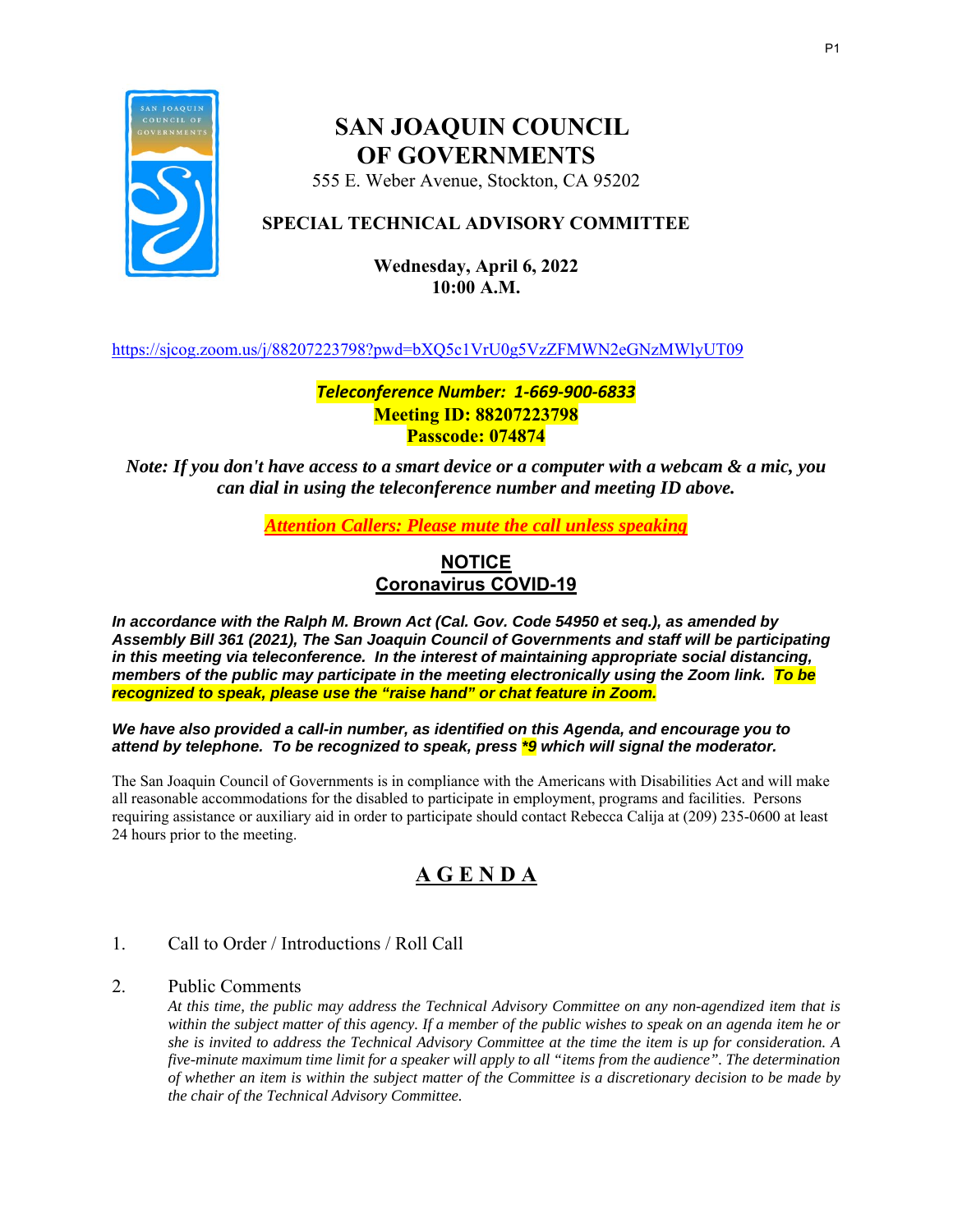3. Consent Calendar Item: A

## Action A. Teleconference Meetings During a Proclaimed State of Emergency R-22-74 (Ryan Niblock)

- 4. Other Matters of Business
- 5. Meeting Adjourned to Thursday, April 14, 2022, at 10:00 a.m.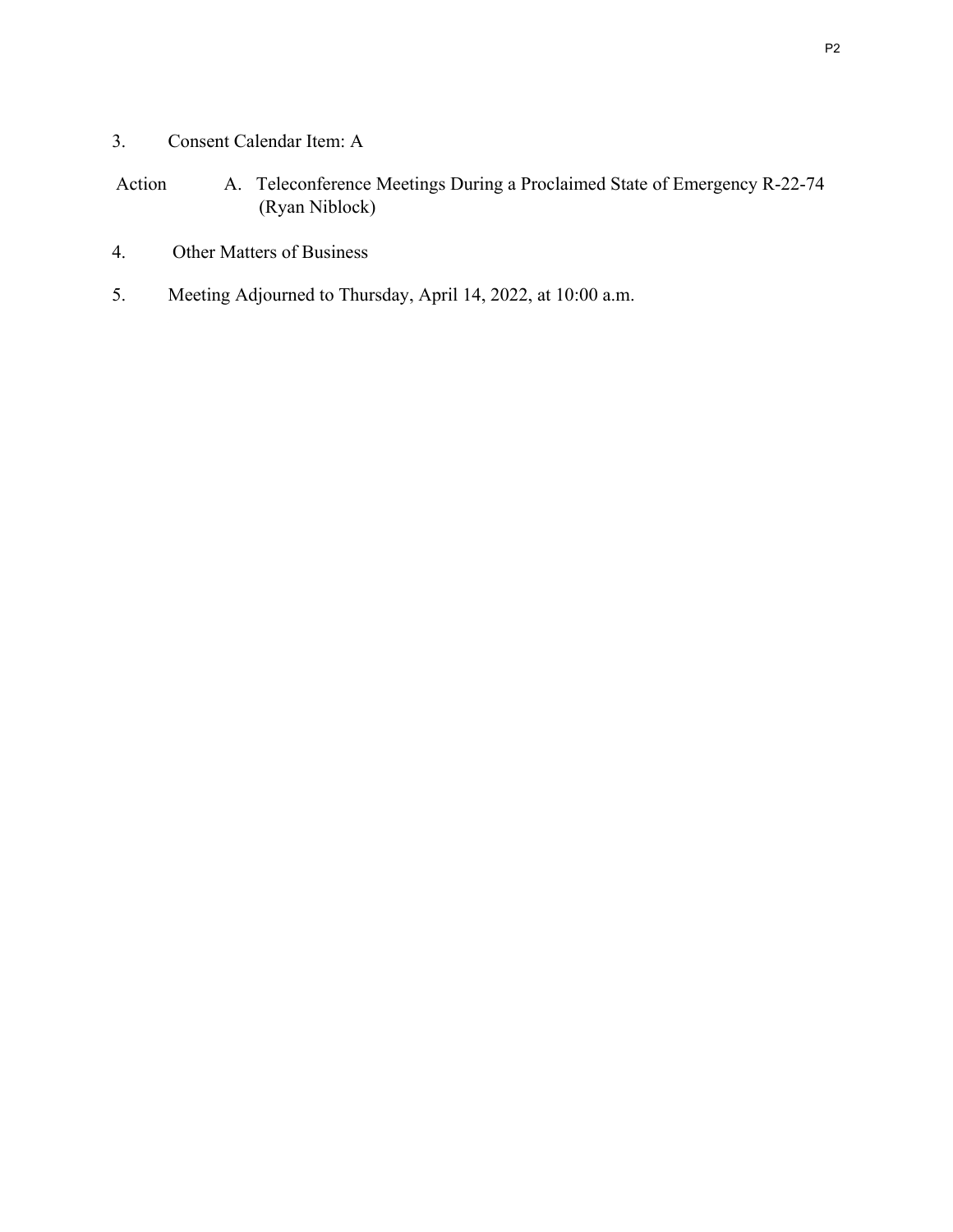# AGENDA ITEM 3

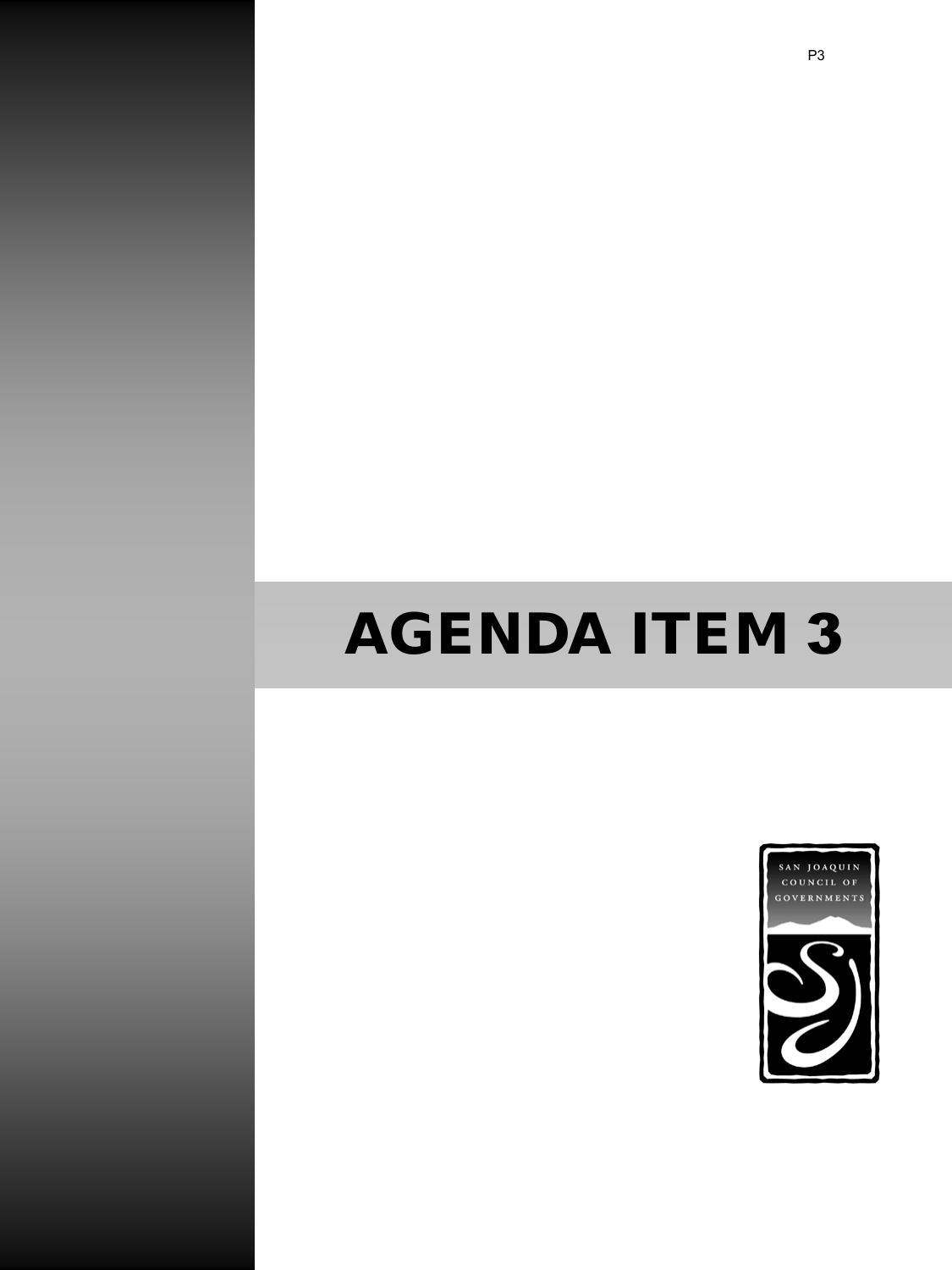April 2022 **TAC** 

## **STAFF REPORT**

**SUBJECT:** Teleconference Meetings During a Proclaimed State of Emergency

## **RECOMMENDED ACTION:** Approve Resolution R-22-74

## **SUMMARY:**

On September 16, 2021, Governor Gavin Newsom signed Assembly Bill 361 ("AB 361") into law, amending the Ralph M. Brown Act (Gov. Code, § 54950 *et seq.*) (the "Brown Act"). AB 361 codified certain modified requirements for teleconference meetings held by public agencies, similar to those previously authorized and extended by executive order during the COVID-19 State of Emergency.

AB 361 was introduced to provide a longer-term solution for teleconference meetings during states of emergency, effective until January 1, 2024. AB 361 amends Section 54953 of the Government Code to allow the legislative body of a local agency to meet remotely without complying with the normal teleconference rules for agenda posting, physical location access, or quorum rules. To do so, one of three scenarios must exist, all of which require that the Governor has proclaimed a State of Emergency pursuant to Government Code section 8625:

- A. State or local officials have imposed or recommended measures to promote social distancing;
- B. The agency is holding a meeting for the purpose of determining whether meeting in person would present imminent risks to the health or safety of attendees; or
- C. The agency is holding a meeting and has determined that meeting in person would present imminent risks to the health or safety of attendees.

(Gov. Code, § 54953(e)(1).)

An agency and any committee that is required to comply with the Brown Act, that holds a meeting under either of the three scenarios must continue to post its agenda in the time required by the Brown Act, and ensure that the public is able to address the board directly through teleconference means. (*Id.* at subd. (e)(2). If a disruption prevents the agency or committee from broadcasting the meeting or receiving public comments in real time, the agency or committee cannot take further action until those functions are restored; any actions taken during such a disruption are subject to legal challenge. (*Id.*)

Assuming the State of Emergency remains in effect, if the SJCOG Board of Directors (the "Board") or SJCOG committees wish to continue meeting under the modified rules, then the Board, and each committee that wants to continue to meet using teleconference must each individually adopt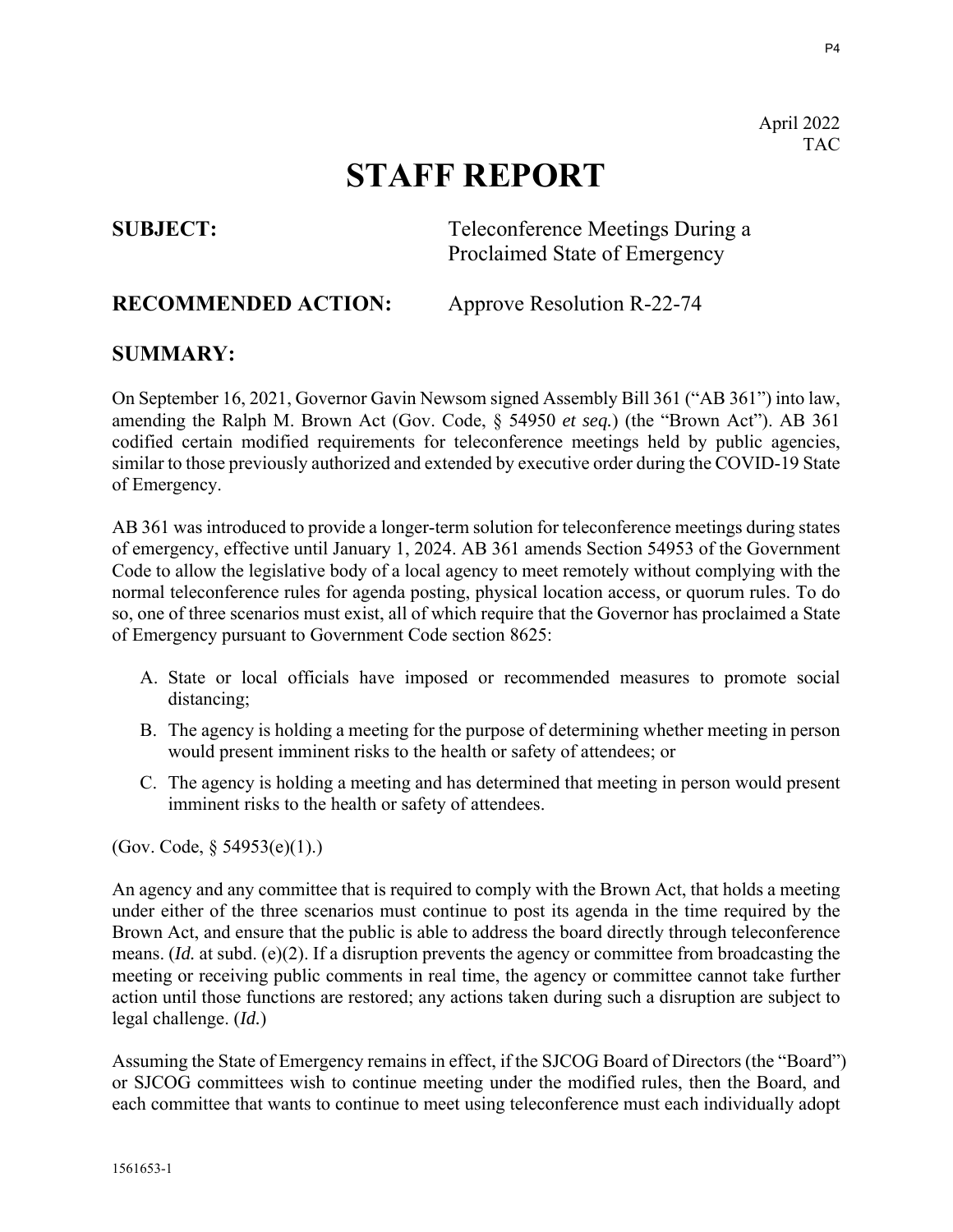an initial resolution within 30 days of the first teleconference meeting, and then must adopt an extension resolution at least every 30 days thereafter. (*Id.* at subd. (e)(3).) The resolutions must contain findings stating that the Board or committee has reconsidered the circumstances of the State of Emergency and either (1) the State of Emergency continues to directly impact the ability of the members to meet safely in person; or (2) State or local officials continue to impose or recommend measures to promote social distancing. (*Id.*)

Where consecutive regular meetings fall outside the 30-day time frame, the Board or committee should hold a special "AB 361" remote meeting within the 30-day window simply to re-authorize the AB 361 exceptions. Without the AB 361 exceptions, the Board or committee will be required to return to normal in-person meetings or provide public access at each remote location under the traditional teleconference rules, as of October 1, 2021. Therefore, if the AB 361 authorization lapses and the Board or a committee wishes to hold a teleconference meeting, it will be required to post agendas and provide public access at each remote location, identify those locations in the agenda, and maintain a quorum of the board within agency boundaries. If a meeting is not held in conformity with AB 361, board members may not teleconference from their residences or other locations which are not open and accessible to the public.

## **FISCAL IMPACT:**

None.

## **ATTACHMENT:**

Resolution R-22-74

*Prepared by: Rod A. Attebery, General Counsel*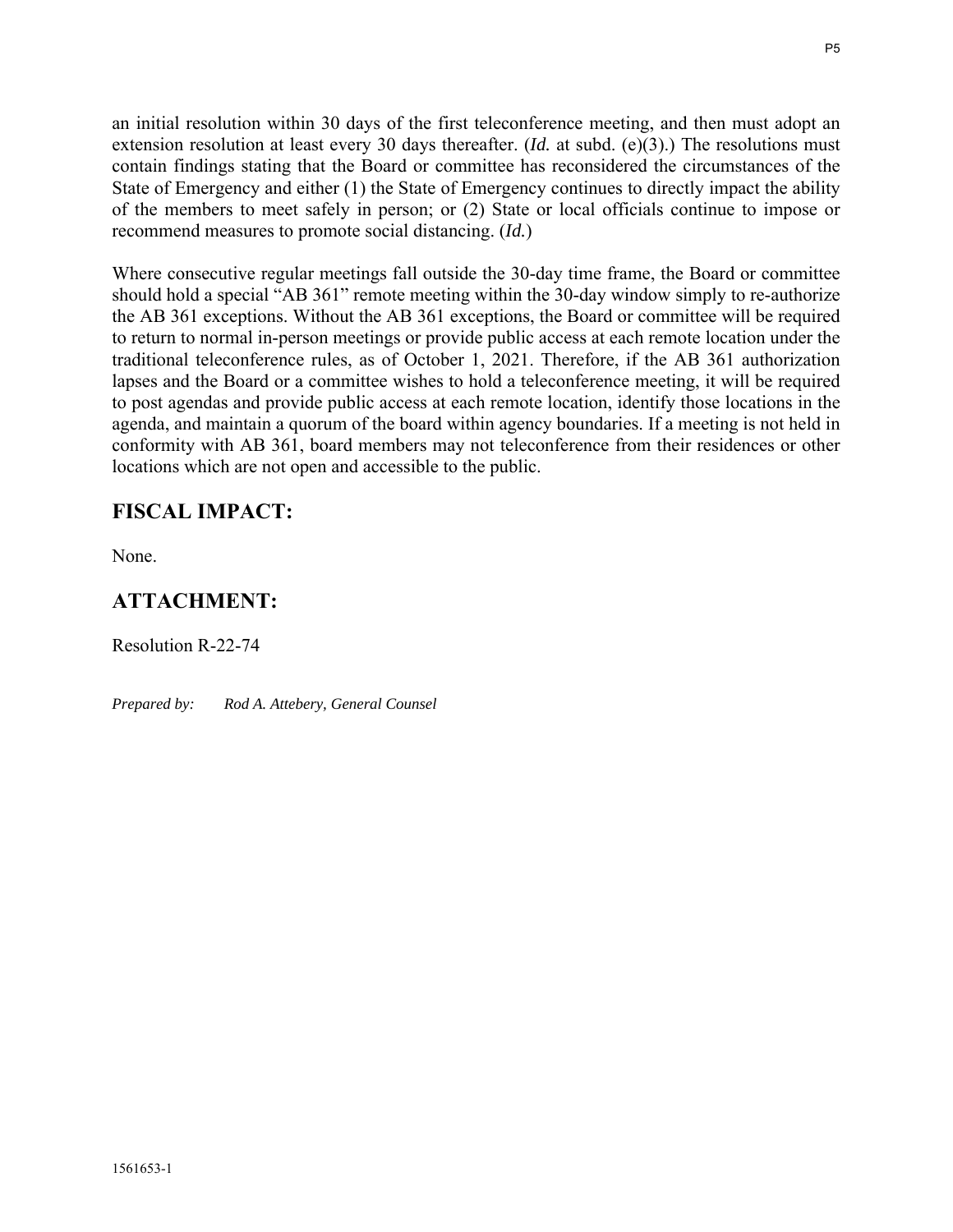

## **RESOLUTION SAN JOAQUIN COUNCIL OF GOVERNMENTS TECHNICAL ADVISORY COMMITTEE**

## **R-22-74**

## **A RESOLUTION OF THE TECHNICAL ADVISORY COMMITTEE OF THE SAN JOAQUIN COUNCIL OF GOVERNMENTS (SJCOG) DETERMINING TO CONDUCT MEETINGS OF THE SJCOG TECHNICAL ADVISORY COMMITTEE USING TELECONFERENCING PURSUANT TO GOVERNMENT CODE 54953 AS AMENDED BY AB 361 FOR THE PERIOD APRIL 6, 2022 THROUGH MAY 4, 2022.**

WHEREAS, the San Joaquin Council of Governments is committed to preserving and nurturing public access and participation in meetings of the Technical Advisory Committee; and

WHEREAS, all meetings San Joaquin Council of Governments' legislative bodies are open and public, as required by the Ralph M. Brown Act (Cal. Gov. Code 54950 – 54963), so that any member of the public may attend, participate, and watch the District's legislative bodies conduct their business; and

WHEREAS, the Brown Act, Government Code section 54953(e), as amended by AB 361 (2021), makes provisions for remote teleconferencing participation in meetings by members of a legislative body, without compliance with the requirements of Government Code section 54953(b)(3), subject to the existence of certain conditions; and

WHEREAS, a required condition is that a state of emergency is declared by the Governor pursuant to Government Code section 8625, proclaiming the existence of conditions of disaster or of extreme peril to the safety of persons and property within the state caused by conditions as described in Government Code section 8558; and

WHEREAS, it is further required that state or local officials have imposed or recommended measures to promote social distancing, or, the legislative body meeting in person would present imminent risks to the health and safety of attendees; and

WHEREAS, on March 4, 2020, the Governor proclaimed a State of Emergency to exist in California as a result of the threat of COVID-19; and

WHEREAS, Cal-OSHA adopted emergency regulations (Section 3205) imposing requirements on California employers, including measures to promote social distancing; and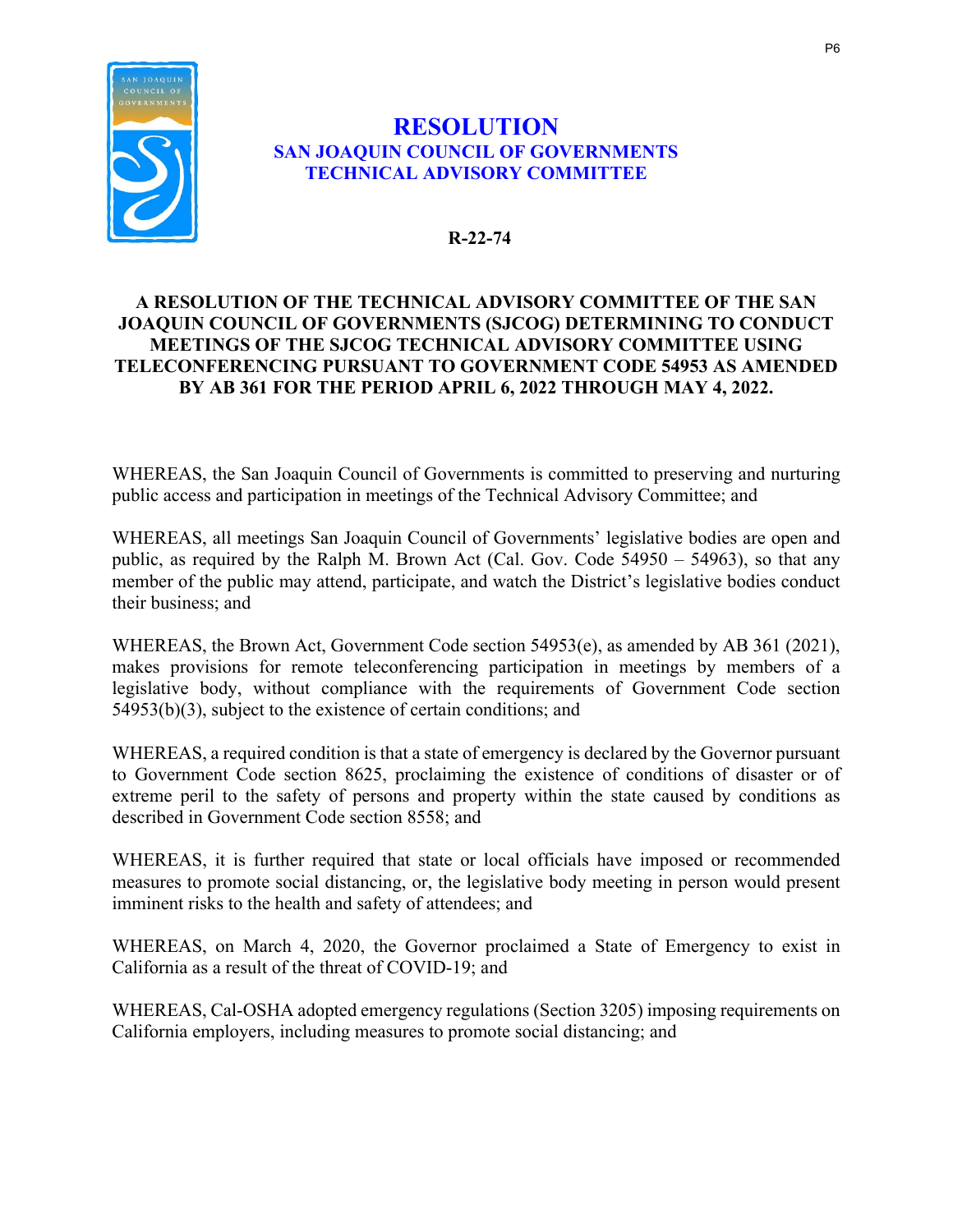Page 2 of 3 R-22-74

WHEREAS, an Order of the San Joaquin County Public Health Officer acknowledges that close contact to other persons increases the risk of transmission of COVID-19; and

WHEREAS, currently the dominant strain of COVID-19 in the country, is more transmissible than prior variants of the virus, may cause more severe illness, and that even fully vaccinated individuals can spread the virus to others resulting in rapid and alarming rates of COVID-19 cases and hospitalizations, therefore, meeting in person would present imminent risks to the health or safety of attendees.

NOW, THEREFORE, BE IT RESOLVED, that the SJCOG Technical Advisory Committee approves:

Section 1. Recitals. The Recitals set forth above are true and correct and are incorporated into this Resolution by this reference.

Section 2. Finding of Imminent Risk to Health or Safety of Attendees. SJCOG Technical Advisory Committee does hereby find that the current dominant strain of COVID-19 in the country, is more transmissible than prior variants of the virus, may cause more severe illness, and that even fully vaccinated individuals can spread the virus to others resulting in rapid and alarming rates of COVID-19 cases and hospitalizations has caused, and will continue to cause, conditions of peril to the safety of persons, thereby presenting an imminent risk to health and/or safety to SJCOG's employees and attendees of SJCOG's legislative bodies' public meetings; and

Section 3. Teleconference Meetings. The SJCOG Technical Advisory Committee does hereby determine as a result of the State of Emergency proclaimed by the Governor, and the recommended measures to promote social distancing made by State and local officials that the SJCOG Technical Advisory Committee may conduct their meetings without compliance with paragraph (3) of subdivision (b) of Government Code section 54953, as authorized by subdivision  $(e)(1)(A)$  and (B) of section 54953, and shall comply with the requirements to provide the public with access to the meetings as prescribed in paragraph (2) of subdivision (e) of section 54953; and

Section 4. Direction to Staff. The Executive Director and SJCOG staff are hereby authorized and directed to take all actions necessary to carry out the intent and purpose of this Resolution including, conducting open and public meetings in accordance with Government Code section 54953(e) and other applicable provisions of the Brown Act.

Section 5. Effective Date of Resolution. This Resolution shall take effect immediately upon its adoption.